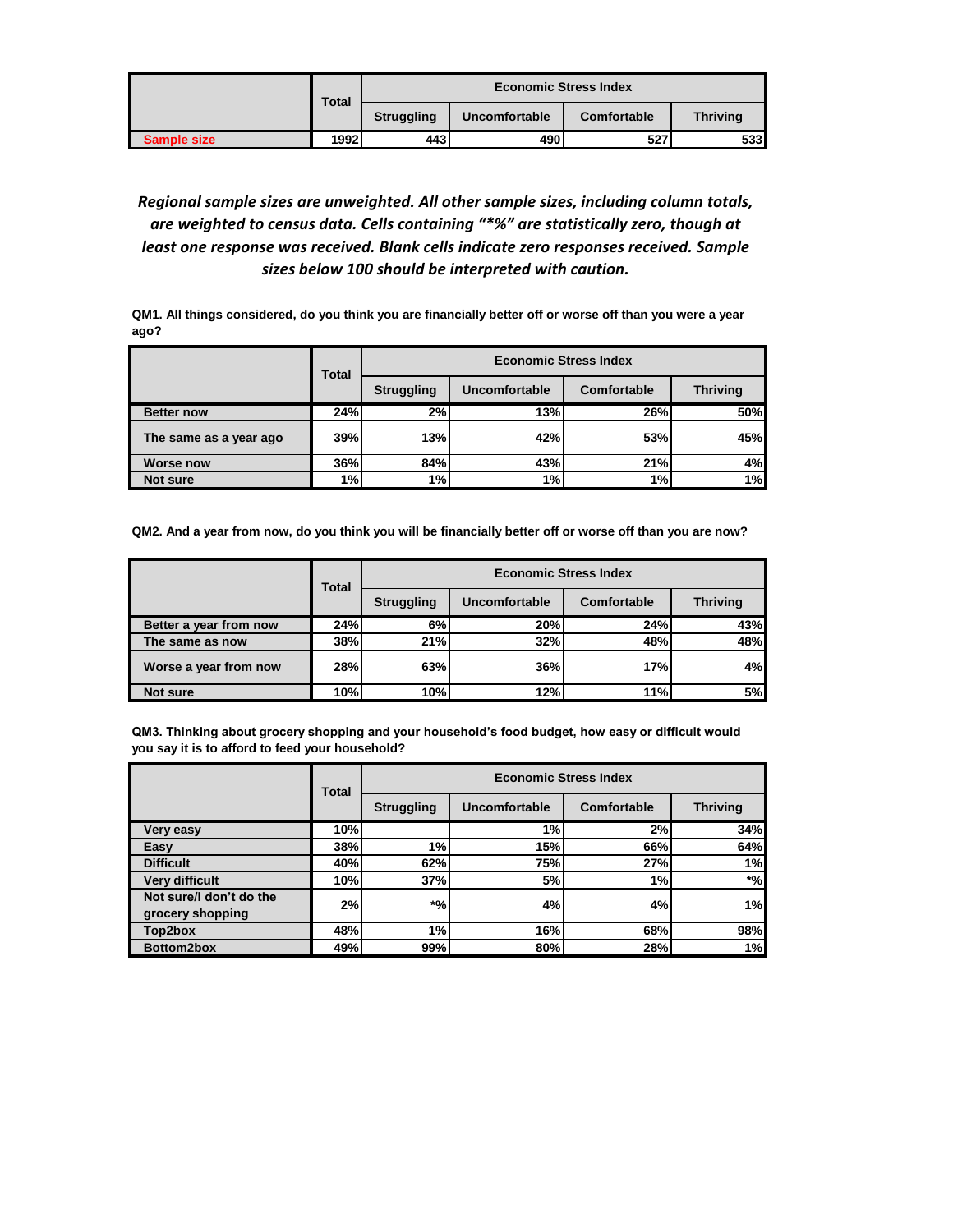**QM3. (Rebase to exclude Not sure) Thinking about grocery shopping and your household's food budget, how easy or difficult would you say it is to afford to feed your household?**

| <b>Base = Exclude not sure</b> | 1945         | 442                          | 469           | 506         | 528             |  |
|--------------------------------|--------------|------------------------------|---------------|-------------|-----------------|--|
|                                | <b>Total</b> | <b>Economic Stress Index</b> |               |             |                 |  |
|                                |              | <b>Struggling</b>            | Uncomfortable | Comfortable | <b>Thriving</b> |  |
| <b>Very easy</b>               | 10%          |                              | 1%            | 2%          | 34%             |  |
| Easy                           | 39%          | 1%                           | 16%           | 69%         | 64%             |  |
| <b>Difficult</b>               | 41%          | 62%                          | 78%           | 28%         | 1%              |  |
| <b>Very difficult</b>          | 10%          | 37%                          | 5%            | 1%          | $*$ %           |  |
| Top2box                        | 49%          | 1%                           | <b>16%</b>    | <b>71%</b>  | 99%             |  |
| Bottom2box                     | 51%          | 99%                          | 84%           | 29%         | 1%              |  |

**QM4. And when it comes to your living situation, whether you're paying a mortgage, renting, or otherwise, would you say the financial aspect of this is:**

| $Base = All$                                  | 1992         | 443                          | 490           | 527         | 533             |  |
|-----------------------------------------------|--------------|------------------------------|---------------|-------------|-----------------|--|
|                                               | <b>Total</b> | <b>Economic Stress Index</b> |               |             |                 |  |
|                                               |              | <b>Struggling</b>            | Uncomfortable | Comfortable | <b>Thriving</b> |  |
| Easy - no worries at all                      | 14%          | 1%                           | 1%            | 4%          | 49%             |  |
| Manageable                                    | 49%          | 4%                           | 53%           | 83%         | 47%             |  |
| Tough                                         | 23%          | 58%                          | 34%           | 5%          | $*$ %           |  |
| <b>Very difficult</b>                         | 9%           | 35%                          | 5%            | 1%          |                 |  |
| Not applicable/Not paying<br>rent or mortgage | 5%           | 2%                           | 7%            | 7%          | 4%              |  |
| Top2box                                       | 63%          | 5%                           | 54%           | 87%         | 96%             |  |
| Bottom2box                                    | 32%          | 93%                          | 39%           | 6%          | $*$ %           |  |

| QM4. (Rebase to exclude NA) And when it comes to your living situation, whether you're paying a |
|-------------------------------------------------------------------------------------------------|
| mortgage, renting, or otherwise, would you say the financial aspect of this is:                 |

| <b>Base = Exclude NA</b> | 1890         | 434                          | 454           | 489         | 513             |  |
|--------------------------|--------------|------------------------------|---------------|-------------|-----------------|--|
|                          | <b>Total</b> | <b>Economic Stress Index</b> |               |             |                 |  |
|                          |              | <b>Struggling</b>            | Uncomfortable | Comfortable | <b>Thriving</b> |  |
| Easy - no worries at all | 15%          | 1%                           | 1%            | 4%          | 51%             |  |
| Manageable               | 51%          | 5%                           | <b>57%</b>    | 90%         | 49%             |  |
| Tough                    | 24%          | 59%                          | 37%           | 6%          | $*$ %           |  |
| <b>Very difficult</b>    | 10%          | 36%                          | 5%            | 1%          |                 |  |
| Top2box                  | 66%          | 5%                           | <b>58%</b>    | 94%         | 100%            |  |
| Bottom2box               | 34%          | 95%                          | 42%           | 6%          | $*$ %           |  |

**QM5. When it comes to the debt – if any – that your household currently holds, would you say this amount is…**

| $Base = All$             | 1992         | 443                          | 490                  | 527         | 533             |  |
|--------------------------|--------------|------------------------------|----------------------|-------------|-----------------|--|
|                          | <b>Total</b> | <b>Economic Stress Index</b> |                      |             |                 |  |
|                          |              | <b>Struggling</b>            | <b>Uncomfortable</b> | Comfortable | <b>Thriving</b> |  |
| Not a problem at all     | 19%          | $*o_0$ .                     | 6%                   | 14%         | 52%             |  |
| A minor source of stress | 42%          | 31%                          | 61%                  | 62%         | 14%             |  |
| A major source of stress | 22%          | 66%                          | 23%                  | 6%          | 1%              |  |
| Don't have any debt      | 17%          | 2%                           | 11%                  | 18%         | 33%             |  |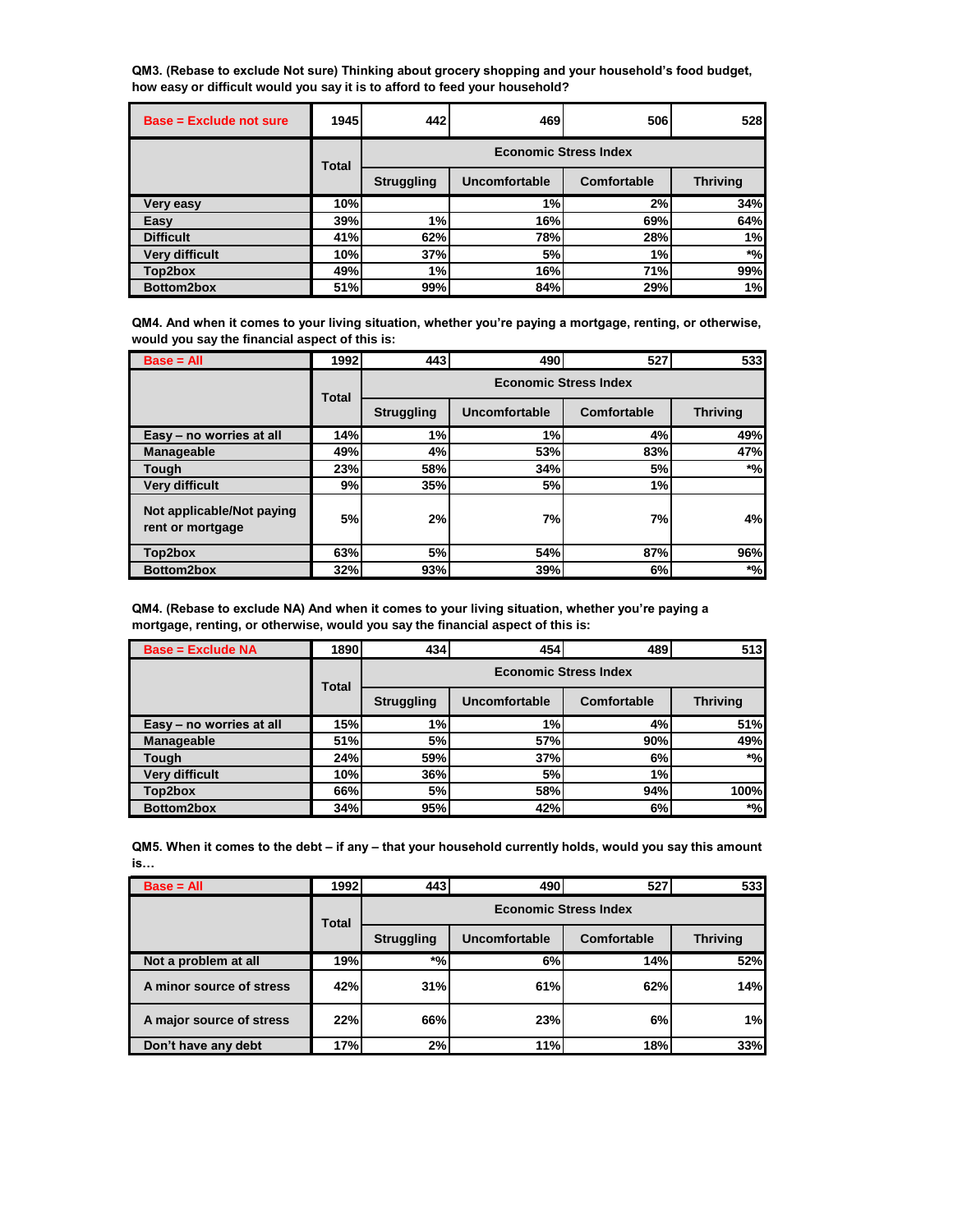**QM6. And thinking about your own household's financial stress level, have you done any of the following in response?**

| $Base = All$                                                                                              | 438          | <b>292</b>                   | 110                  | 31          |                 |  |
|-----------------------------------------------------------------------------------------------------------|--------------|------------------------------|----------------------|-------------|-----------------|--|
|                                                                                                           | <b>Total</b> | <b>Economic Stress Index</b> |                      |             |                 |  |
|                                                                                                           |              | <b>Struggling</b>            | <b>Uncomfortable</b> | Comfortable | <b>Thriving</b> |  |
| Not going out as much for<br>dinner/drinks etc.                                                           | 86%          | 87%                          | 87%                  | 80%         | 40%             |  |
| <b>Trimming back other</b><br>expenses (phone bill,<br>streaming services, etc.)                          | 69%          | 74%                          | 62%                  | 59%         | 34%             |  |
| Changing your diet - eating<br>lower quality, cheaper<br>groceries                                        | 66%          | 72%                          | <b>58%</b>           | 42%         | 51%             |  |
| <b>Driving less</b>                                                                                       | 63%          | 68%                          | 54%                  | 51%         | 26%             |  |
| <b>Cancelling activities that</b><br>you/your family do (i.e.<br>hockey, dance lessons,<br>gym fees etc.) | 57%          | 61%                          | 56%                  | 13%         | 71%             |  |
| Picking up extra work                                                                                     | 37%          | 38%                          | 32%                  | <b>39%</b>  | 54%             |  |
| Looking for another job                                                                                   | 33%          | 36%                          | 22%                  | 30%         | 71%             |  |
| Other, specify:                                                                                           | 4%           | 4%                           | 5%                   | 2%          |                 |  |

**QM6. (Rebase to All respondents) And thinking about your own household's financial stress level, have you done any of the following in response?**

| $Base = All$                                                                                              | 1992         | 443                          | 490           | 527         | 533                |  |
|-----------------------------------------------------------------------------------------------------------|--------------|------------------------------|---------------|-------------|--------------------|--|
|                                                                                                           | <b>Total</b> | <b>Economic Stress Index</b> |               |             |                    |  |
|                                                                                                           |              | <b>Struggling</b>            | Uncomfortable | Comfortable | <b>Thriving</b>    |  |
| Not going out as much for<br>dinner/drinks etc.                                                           | 19%          | 57%                          | 20%           | 5%          | $*$ %              |  |
| Trimming back other<br>expenses (phone bill,<br>streaming services, etc.)                                 | 15%          | 49%                          | 14%           | 3%          | $*$ %              |  |
| Changing your diet - eating<br>lower quality, cheaper<br>groceries                                        | 15%          | 47%                          | 13%           | 2%          | $*$ %              |  |
| <b>Driving less</b>                                                                                       | 14%          | 45%                          | 12%           | 3%          | $\boldsymbol{*}$ % |  |
| <b>Cancelling activities that</b><br>you/your family do (i.e.<br>hockey, dance lessons,<br>gym fees etc.) | 12%          | 40%                          | 13%           | 1%          | 1%                 |  |
| Picking up extra work                                                                                     | 8%           | 25%                          | 7%            | 2%          | $*_{\%}$           |  |
| Looking for another job                                                                                   | 7%           | 24%                          | 5%            | 2%          | 1%                 |  |
| Other, specify:                                                                                           | 1%           | 3%                           | 1%            | $*$ %       |                    |  |
| Not a major source of<br><b>stress</b>                                                                    | 78%          | 34%                          | 77%           | 94%         | 99%                |  |